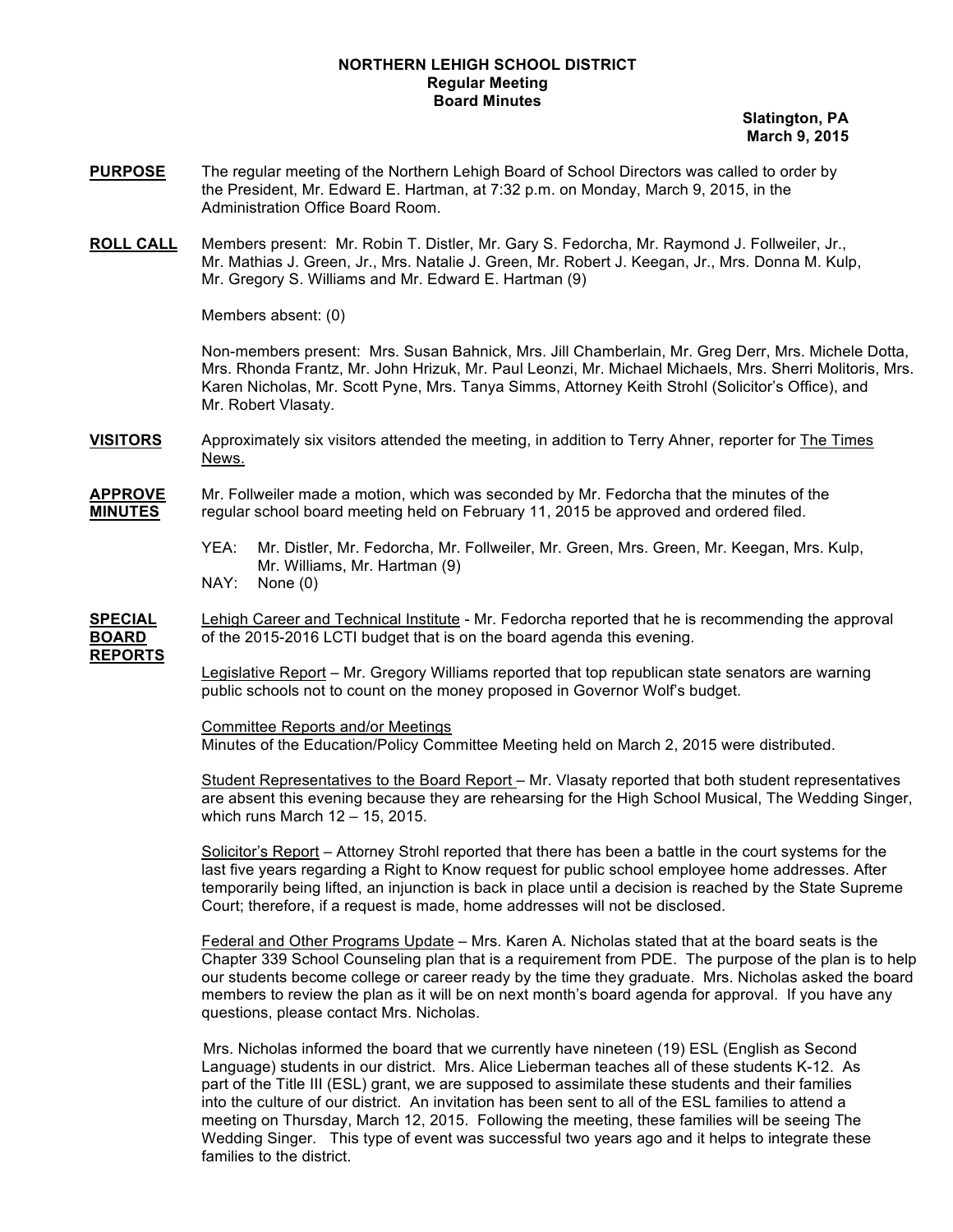## **SPECIAL** Mrs. Nicholas reported that our eighth grade team won "The Outstanding Team Spirit" award for **BOARD** the "What's So Cool About Manufacturing?" video contest. The regional manager from Amcor **REPORTS** was so impressed with our students and the video they produced, that he wanted to meet them **(cont.)** personally so he flew from Chicago to be at the awards ceremony. In fact, the manager is, at his expense, ordering the same award for each of the students who participated in the project. There were twenty-two (22) teams who entered the contest, and Northern Lehigh was one of eight (8) teams to win an award.

Business Manager's Report – Mrs. Molitoris introduced Ms. Audrey Bear, from Robert W. Baird & Co. and Mr. Jon Cox, from Rhoads & Sinon LLP. Ms. Bear explained that at the board seats is a bond purchase agreement that sets the parameters and minimum savings target for the bond refinancing. Mr. Jon Cox explained that the bond resolution has been advertised and reviewed with the solicitor's office, as required. He explained that the resolution authorizes the refinancing of a maximum of \$11,285,000 of the 2010 and a portion of the 2011 bonds so long as the required savings target of \$157,000.00 is met. Mr. Green questioned whether the \$11 million number interferes with the \$10 million issuance threshold discussed at last month's meeting. Ms. Bear explained that she will only issue an amount under \$10 million. Mr. Cox explained that when the paperwork is filed it is filed with the not to exceed number of \$11,285,000; but once the final numbers are determined, follow-up paperwork is filed reducing the principal amount on the debt statement to refund the actual amount of bonds that were issued.

 Mrs. Molitoris reported that the LCTI General Fund and Academic Center budgets are on the agenda this evening for approval.

## Superintendent's Report

Mr. Michaels reported that each board member has a copy of the letter from the four senators cautioning school districts not to build their budget based on the governor's projections.

Mr. Michaels reported that he watched a recent program about the school nutrition program and the group in Washington made it very clear that the kids will just have to get used to eating this type of food. Unfortunately, the waste is monumental. Mr. Michaels thanked Mrs. Bahnick for meeting with Congressman Dent and bringing it to his attention.

Mr. Michaels stated that at the board seats is a letter from Representative Harhart's office regarding the snow removal on the bridges. Other than a portion of the Walnutport side, the issues seem to be rectified. Mr. Michaels added that we would like to meet with them in October to make sure we can keep the bridges clean throughout the winter.

Mr. Michaels distributed a notebook to each of the board members that was made locally by one of our Walnutport residents, Ronald Kuntz.

Mr. Michaels stated that the best option for graduation is June 12, 2015 which gives us flexibility if we have any more snow days. The last day for students is Tuesday, June 9, 2015.

Motion Mr. Fedorcha made a motion, seconded by Mr. Williams to set graduation for the 2014-2015 school Graduation year as Friday, June 12, 2015.

June 12, 2015

YEA: Mr. Distler, Mr. Fedorcha, Mr. Follweiler, Mr. Green, Mrs. Green, Mr. Keegan, Mrs. Kulp, Mr. Williams, Mr. Hartman (9)

NAY: None (0)

Mr. Hartman reported that an executive session was held prior to tonight's meeting to discuss legal issues.

Mrs. Green asked that Item A under Personnel be voted on separately.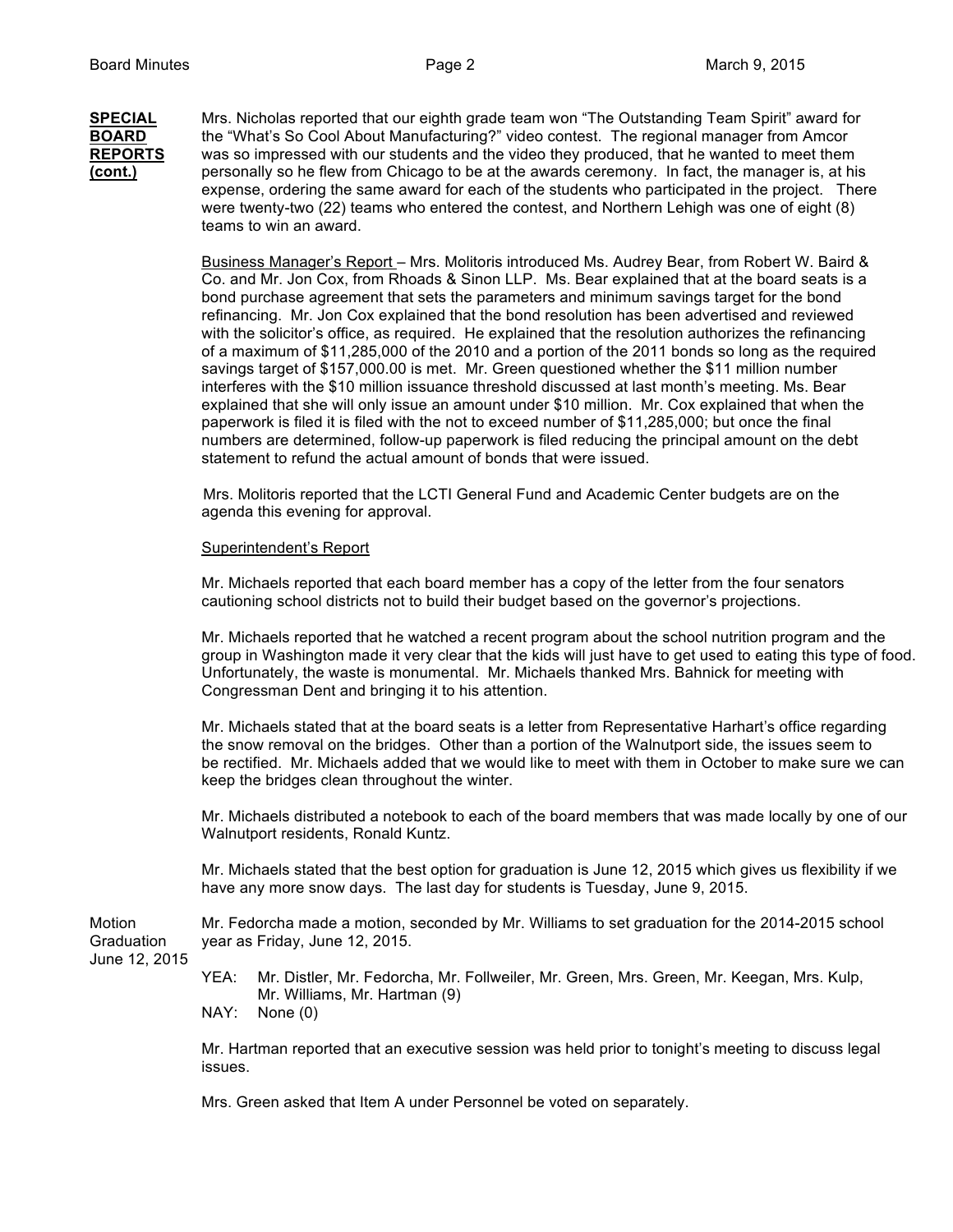| <b>PERSONNEL</b><br>approves the following personnel item:<br>Roll call.<br>YEA:<br>NAY:<br>None $(0)$<br>ABS:<br>Mrs. Green (1)<br>Motion carried.<br><b>PERSONNEL</b><br>approves the following personnel items:<br>Deanna Suozzo<br>Assignment:<br>Salary:<br>Effective:             | Mr. Green made a motion, which was seconded by Mr. Distler, that the Board of Education<br>Approve the termination of Candice Saville for failure to return to work upon conclusion of leave<br>effective January 20, 2015, and in order to assist making her PSERS Disability eligible.<br>Mr. Distler, Mr. Fedorcha, Mr. Follweiler, Mr. Green, Mr. Keegan, Mrs. Kulp,<br>Mr. Williams, Mr. Hartman (8)<br>Mr. Fedorcha made a motion, which was seconded by Mr. Follweiler, that the Board of Education<br><b>Temporary Vacancy Replacement</b><br>Slatington Elementary School 3 <sup>rd</sup> Grade Teacher replacing an employee on<br>Maternity leave.<br>Substitute Teacher Rate Days 1-30; Day 31 and beyond \$45,680 |                                                                                                                                                                                                                                                                                                                                                                                                                                                                                                                                                                                                                                                |
|-----------------------------------------------------------------------------------------------------------------------------------------------------------------------------------------------------------------------------------------------------------------------------------------|--------------------------------------------------------------------------------------------------------------------------------------------------------------------------------------------------------------------------------------------------------------------------------------------------------------------------------------------------------------------------------------------------------------------------------------------------------------------------------------------------------------------------------------------------------------------------------------------------------------------------------------------------------------------------------------------------------------------------------|------------------------------------------------------------------------------------------------------------------------------------------------------------------------------------------------------------------------------------------------------------------------------------------------------------------------------------------------------------------------------------------------------------------------------------------------------------------------------------------------------------------------------------------------------------------------------------------------------------------------------------------------|
|                                                                                                                                                                                                                                                                                         |                                                                                                                                                                                                                                                                                                                                                                                                                                                                                                                                                                                                                                                                                                                                |                                                                                                                                                                                                                                                                                                                                                                                                                                                                                                                                                                                                                                                |
|                                                                                                                                                                                                                                                                                         |                                                                                                                                                                                                                                                                                                                                                                                                                                                                                                                                                                                                                                                                                                                                |                                                                                                                                                                                                                                                                                                                                                                                                                                                                                                                                                                                                                                                |
|                                                                                                                                                                                                                                                                                         |                                                                                                                                                                                                                                                                                                                                                                                                                                                                                                                                                                                                                                                                                                                                |                                                                                                                                                                                                                                                                                                                                                                                                                                                                                                                                                                                                                                                |
| Termination Date:                                                                                                                                                                                                                                                                       | prorated (Step 1 Bachelors on the 2014-2015 CBA Salary Schedule)<br>March 9, 2015<br>On or about June 9, 2015                                                                                                                                                                                                                                                                                                                                                                                                                                                                                                                                                                                                                  |                                                                                                                                                                                                                                                                                                                                                                                                                                                                                                                                                                                                                                                |
| school year:                                                                                                                                                                                                                                                                            |                                                                                                                                                                                                                                                                                                                                                                                                                                                                                                                                                                                                                                                                                                                                |                                                                                                                                                                                                                                                                                                                                                                                                                                                                                                                                                                                                                                                |
| Joseph Tout<br>Stephen Hluschak<br>Mark Lavine<br>Andrew Lynn<br><b>Cory Hartsell</b><br>Manny Guedes<br>Alden Farber<br>Michael Strohl<br>Jessica Frew<br>Kelly Follweiler<br>David Oertner<br><b>Elizabeth Case</b><br>Jason Reinhard<br>Patricia Jones<br>YEA:<br>NAY:<br>None $(0)$ | <b>Head Football Coach</b><br><b>Assistant Football Coach</b><br><b>Assistant Football Coach</b><br><b>Assistant Football Coach</b><br><b>Assistant Football Coach</b><br><b>Assistant Football Coach</b><br>Assistant Football Coach-Shared Stipend<br>Assistant Football Coach-Shared Stipend<br>Head Field Hockey Coach<br>Assistant Field Hockey Coach<br><b>Head Cross Country Coach</b><br><b>Assistant Cross Country Coach</b><br>Head Girl's Soccer Coach<br>Assistant Girl's Soccer Coach                                                                                                                                                                                                                             | \$7,227.00<br>\$4,697.00<br>\$4,697.00<br>\$4,697.00<br>\$4,697.00<br>\$4,697.00<br>\$2,348.50<br>\$2,348.50<br>\$5,224.00<br>\$2,902.00<br>\$4,330.00<br>\$2,814.00<br>\$5,224.00<br>\$2,902.00                                                                                                                                                                                                                                                                                                                                                                                                                                               |
| Mr. Williams made a motion, which was seconded by Mrs. Kulp, that the Board of Education<br>approves the following policy items:                                                                                                                                                        |                                                                                                                                                                                                                                                                                                                                                                                                                                                                                                                                                                                                                                                                                                                                |                                                                                                                                                                                                                                                                                                                                                                                                                                                                                                                                                                                                                                                |
| after first reading.<br>reading.<br>reading.<br>YEA:                                                                                                                                                                                                                                    |                                                                                                                                                                                                                                                                                                                                                                                                                                                                                                                                                                                                                                                                                                                                |                                                                                                                                                                                                                                                                                                                                                                                                                                                                                                                                                                                                                                                |
|                                                                                                                                                                                                                                                                                         | NAY:<br>None $(0)$                                                                                                                                                                                                                                                                                                                                                                                                                                                                                                                                                                                                                                                                                                             | Motion to renew the appointment of the following Co-Curricular positions for the 2015-2016<br>Mr. Distler, Mr. Fedorcha, Mr. Follweiler, Mr. Green, Mrs. Green, Mr. Keegan, Mrs. Kulp,<br>Mr. Williams, Mr. Hartman (9)<br>Approve school board policy #004 - Local Board Procedures - Membership, as presented<br>Approve school board policy #806 - Operations - Child/Student Abuse, as presented after first<br>Approve school board policy #818 - Operations - Contracted Services, as presented after first<br>Mr. Distler, Mr. Fedorcha, Mr. Follweiler, Mr. Green, Mrs. Green, Mr. Keegan, Mrs. Kulp,<br>Mr. Williams, Mr. Hartman (9) |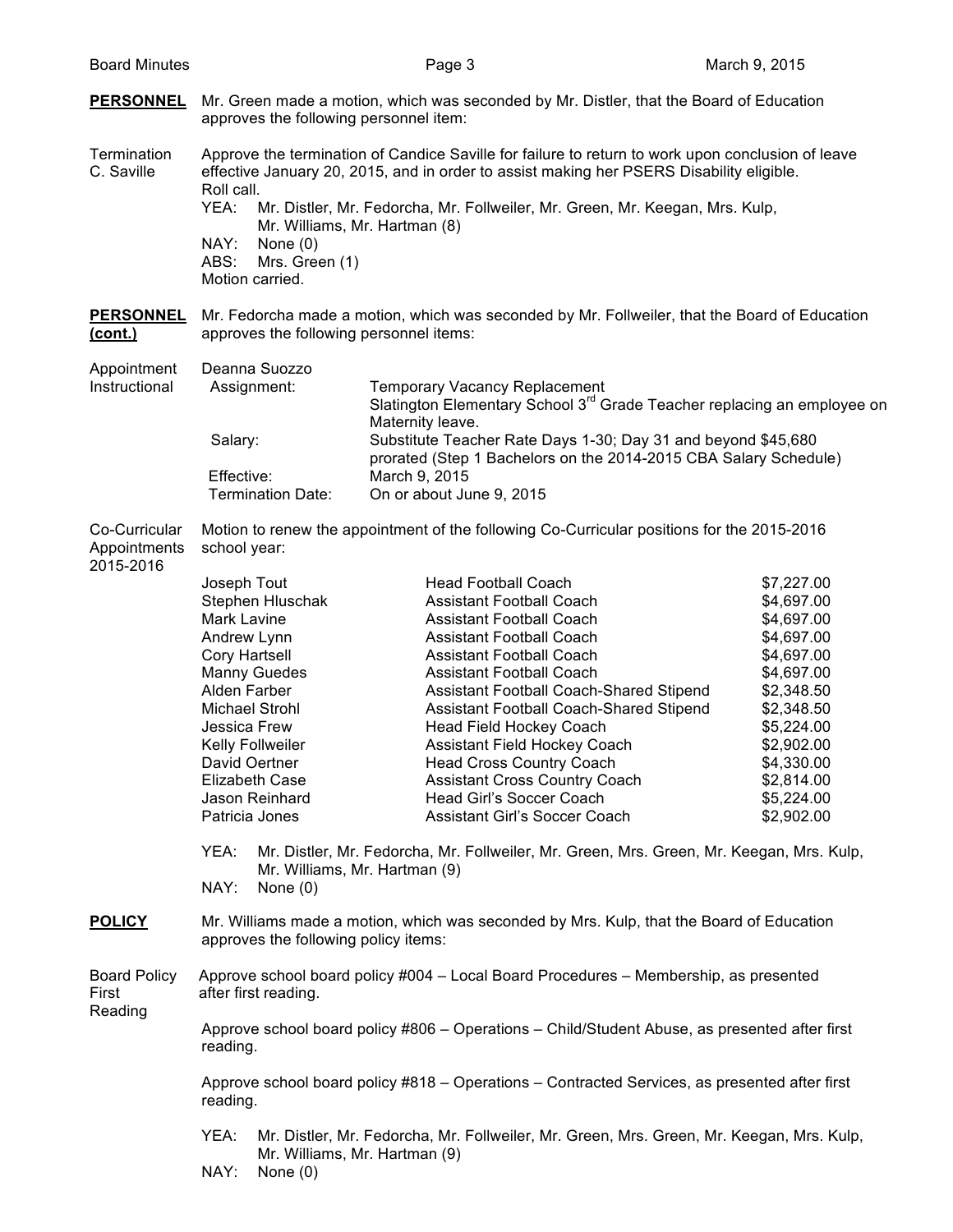| <b>CURRIC-</b><br><b>ULUM AND</b><br><b>INSTRUC-</b>                    | Mr. Follweiler made a motion, which was seconded by Mr. Fedorcha, that the Board of Education<br>approves the following curriculum and instruction item:                                                                                                                                                                                                                                                                                                                                                                                                                                                                                                                                                                                                 |
|-------------------------------------------------------------------------|----------------------------------------------------------------------------------------------------------------------------------------------------------------------------------------------------------------------------------------------------------------------------------------------------------------------------------------------------------------------------------------------------------------------------------------------------------------------------------------------------------------------------------------------------------------------------------------------------------------------------------------------------------------------------------------------------------------------------------------------------------|
| <u>TION</u><br>Headstart<br>2015-2016                                   | Authorize Community Services for Children to operate the Head Start Pre-K program at<br>Pre-K Program Peters Elementary School from September, 2015 through the end of May, 2016. The only<br>obligation of the district is to provide one classroom.                                                                                                                                                                                                                                                                                                                                                                                                                                                                                                    |
|                                                                         | YEA:<br>Mr. Distler, Mr. Fedorcha, Mr. Follweiler, Mr. Green, Mrs. Green, Mr. Keegan, Mrs. Kulp,<br>Mr. Williams, Mr. Hartman (9)<br>NAY:<br>None $(0)$                                                                                                                                                                                                                                                                                                                                                                                                                                                                                                                                                                                                  |
|                                                                         | Mr. Williams noted that he was pleased to see that our portion of the LCTI budget has decreased<br>when the Academic Center budget has increased almost 11%. Mr. Fedorcha explained that<br>it is based on a five year average and we still owe a portion for our students that attended in the past,<br>even though we no longer send students to the academic center.                                                                                                                                                                                                                                                                                                                                                                                  |
|                                                                         | Mrs. Bear asked that item K be separated as a roll call vote.                                                                                                                                                                                                                                                                                                                                                                                                                                                                                                                                                                                                                                                                                            |
| <b>FINANCIAL</b><br>Financial<br>Reports                                | Mrs. Kulp made a motion, which was seconded by Mr. Fedorcha, that the Board of Education<br>approves the following financial items:                                                                                                                                                                                                                                                                                                                                                                                                                                                                                                                                                                                                                      |
|                                                                         | General Fund Account month of January<br>NLMS Student Activities Account month of January<br>NLHS Student Activities and Scholarship Account month of January                                                                                                                                                                                                                                                                                                                                                                                                                                                                                                                                                                                            |
| List of<br>Bills                                                        | Approve the Following List of Bills:<br>General Fund months of February and March<br>Refreshment Stand month of February<br>Cafeteria Fund month of February                                                                                                                                                                                                                                                                                                                                                                                                                                                                                                                                                                                             |
| Lehigh Career<br>& Technical<br>Institute<br>2015-2016<br><b>Budget</b> | Approve a resolution regarding the Lehigh Career & Technical Institute general fund budget and<br>Academic Center expenditures for the 2015-2016 school year. The general fund budget total<br>is \$24,725,700.00, an increase of \$427,600 or 1.76%. Northern Lehigh School District's portion<br>of the 2015-2016 general fund budget is \$891,825.43, a decrease of \$14,211.46. The<br>expenditures for the Academic Center budget for the period of July 1, 2015 through June 30,<br>2016 total \$1,613,620.00, an increase of \$158,740.00 or 10.91%. Northern Lehigh School<br>District's portion is \$12,075, a decrease of \$10,001.00. A copy of the budget was distributed to board<br>members at the February 11, 2015 school board meeting. |
| Renewal<br>Verizon<br><b>Wireless</b>                                   | Approve the renewal of our cellular phone service agreement with Verizon Wireless for two (2)<br>phone lines to be used by our maintenance department and one line each for the Superintendent<br>and Athletic Director at a total cost of \$243.64 per month. This is a month to month agreement<br>and there are no cancellation fees if the agreement is terminated early.                                                                                                                                                                                                                                                                                                                                                                            |
| CLIU#21<br>Edmentum<br>Agreement                                        | Approve to authorize proper officials to enter into an agreement with Carbon Lehigh Intermediate Unit<br>#21 to provide instructional technology related services through Edmentum Products & Services for<br>a three year agreement commencing on July 1, 2015.                                                                                                                                                                                                                                                                                                                                                                                                                                                                                         |
| <b>District Plow</b><br><b>Truck Bid</b>                                | Authorize Administration to bid for a district plow truck.                                                                                                                                                                                                                                                                                                                                                                                                                                                                                                                                                                                                                                                                                               |
| Resolution<br>Waive bal-<br>ances of \$20<br>or less                    | Approve the resolution authorizing collector of delinquent tax claims to waive interest balances of<br>\$20 or less.                                                                                                                                                                                                                                                                                                                                                                                                                                                                                                                                                                                                                                     |
| Resolution<br>Exonerate de<br>Minimis<br><b>Balances</b>                | Approve the resolution exonerating certain delinquent tax claims with de minimis balances and<br>directing Northern Lehigh School District's delinquent tax collector to cease collection of same.                                                                                                                                                                                                                                                                                                                                                                                                                                                                                                                                                       |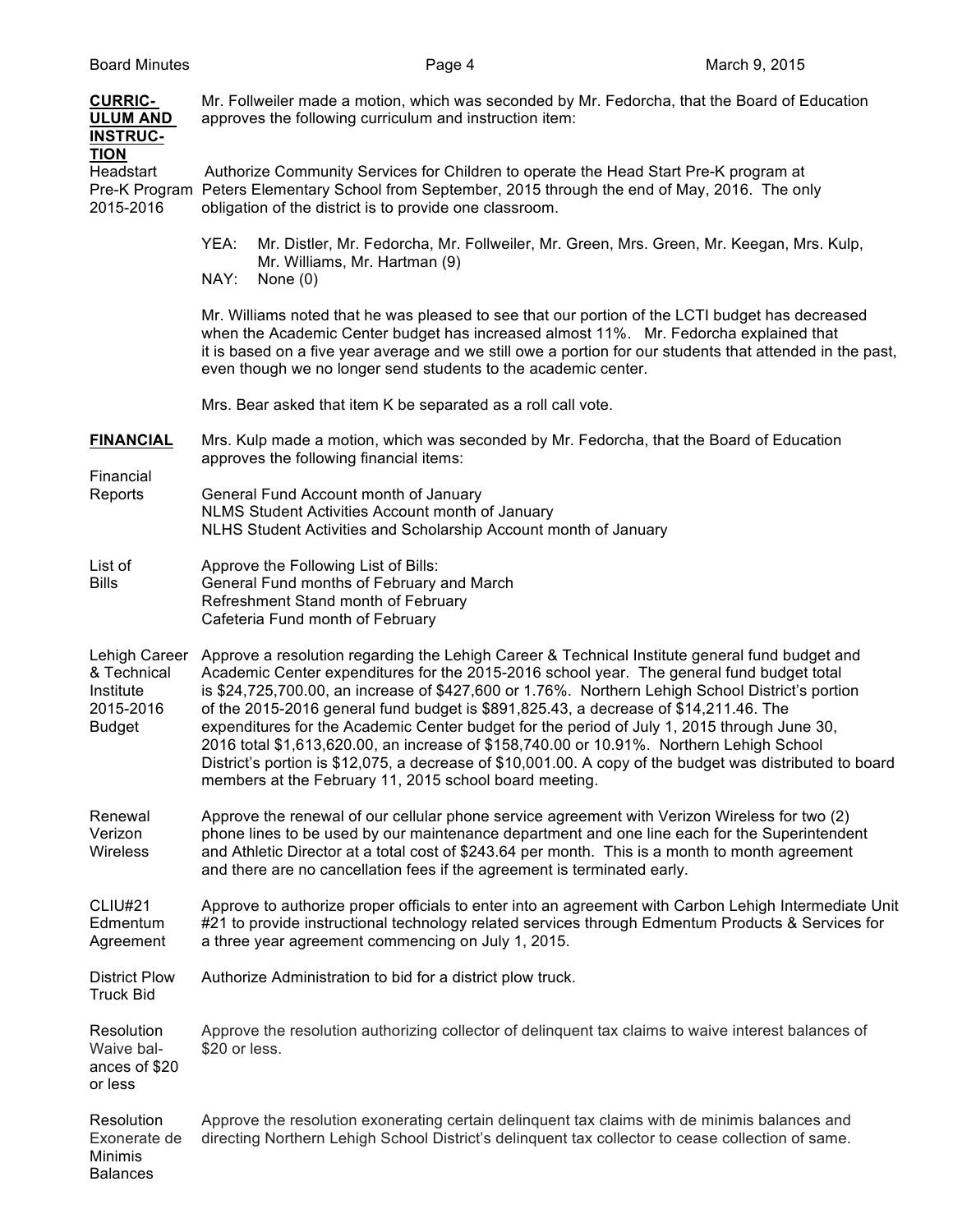| <b>FINANCIAL</b><br><u>(cont)</u><br><b>BCIU</b><br>Agreement<br>July 1, 2015-<br>June 30, 2017 | Authorize administration to renew an agreement through June 30, 2017 with Berks County<br>Intermediate Unit for tax bill services related to the 2015 and 2016 tax years.                                                                                                                                                                                                                                                                                                                                                                                                                                                                                                                                                                                                                                                                                                                                                                                                                                                                                                                                                                                                                                                                                                                                                        |  |
|-------------------------------------------------------------------------------------------------|----------------------------------------------------------------------------------------------------------------------------------------------------------------------------------------------------------------------------------------------------------------------------------------------------------------------------------------------------------------------------------------------------------------------------------------------------------------------------------------------------------------------------------------------------------------------------------------------------------------------------------------------------------------------------------------------------------------------------------------------------------------------------------------------------------------------------------------------------------------------------------------------------------------------------------------------------------------------------------------------------------------------------------------------------------------------------------------------------------------------------------------------------------------------------------------------------------------------------------------------------------------------------------------------------------------------------------|--|
| <b>RFP</b><br>Trash<br>& Recycling<br>Removal                                                   | Authorize administration to advertise a Request for Proposal for District Wide Trash and Recycling<br>Services effective July 1, 2015. Current contract with Waste Management expires, June 30, 2015.                                                                                                                                                                                                                                                                                                                                                                                                                                                                                                                                                                                                                                                                                                                                                                                                                                                                                                                                                                                                                                                                                                                            |  |
|                                                                                                 | Mr. Distler, Mr. Fedorcha, Mr. Follweiler, Mr. Green, Mrs. Green, Mr. Keegan, Mrs. Kulp,<br>YEA:<br>Mr. Williams, Mr. Hartman (9)<br>NAY:<br>None $(0)$                                                                                                                                                                                                                                                                                                                                                                                                                                                                                                                                                                                                                                                                                                                                                                                                                                                                                                                                                                                                                                                                                                                                                                          |  |
| <b>FINANCIAL</b><br>(cont)                                                                      | Mrs. Kulp made a motion, which was seconded by Mr. Follweiler, that the Board of Education<br>approves<br>the following financial item:                                                                                                                                                                                                                                                                                                                                                                                                                                                                                                                                                                                                                                                                                                                                                                                                                                                                                                                                                                                                                                                                                                                                                                                          |  |
| Rhoads &<br>Sinon Resol-<br>ution                                                               | Recommend that the Board of Education adopt a resolution presented by Bond Counsel<br>Rhoads & Sinon LLP for future nonelectoral debt for the refinancing of the 2010 and a portion<br>of the 2011 bonds.                                                                                                                                                                                                                                                                                                                                                                                                                                                                                                                                                                                                                                                                                                                                                                                                                                                                                                                                                                                                                                                                                                                        |  |
|                                                                                                 | Roll call.<br>Mr. Distler, Mr. Fedorcha, Mr. Follweiler, Mr. Green, Mrs. Green, Mr. Keegan, Mrs. Kulp,<br>YEA:<br>Mr. Williams, Mr. Hartman (9)<br>NAY:<br>None $(0)$<br>Motion carried.                                                                                                                                                                                                                                                                                                                                                                                                                                                                                                                                                                                                                                                                                                                                                                                                                                                                                                                                                                                                                                                                                                                                         |  |
| <b>Budget</b><br>Discussion                                                                     | Mr. Hartman asked Mrs. Molitoris to discuss the 2015-2016 budget proposals. Mrs. Molitoris<br>stated that if taxes are raised to the maximum, 2.6%, it would raise the millage rate by 0.5398 per<br>\$1000 of assessment, which would generate \$415,000.00 in revenue for the district. A 2%<br>increase<br>would raise the millage rate by .4152 per \$1000 of assessment resulting in \$319,000.00 in<br>revenue. At 1.5%, it would be raised .3114 per \$1000 of assessment resulting in \$239,000.00 in<br>revenue and a 1% increase would raise it .2076 per \$1000 of assessment resulting in \$159,000.00<br>Mrs. Green asked what the millage rate was for surrounding districts. Mrs. Molitoris<br>in revenue.<br>stated that she did not have that information in front of her but would send it to all board members.                                                                                                                                                                                                                                                                                                                                                                                                                                                                                               |  |
|                                                                                                 | Mr. Green stated that as he noted last month, LCCC has gone to electronic meetings and he would<br>like to see our district go electronic for our meetings and also move our students forward with<br>technology. Other districts are moving away from the paper and pencils and he asked<br>administration to look into moving in that direction and we may realize a cost savings as well. Mr.<br>Fedorcha added that LCTI is also sending information electronically. Mr. Michaels added that he<br>came from a district that did everything electronically and it is costly and he noted that not every<br>board member is capable of receiving documents electronically. Mr. Green stated that he is also<br>looking for our students to have the technology as well. Mr. Michaels stated that our Language<br>Arts program is mostly online. Mrs. Nicholas added that most of the modules are online for<br>Language Arts and our math curriculum is completely digital at the Middle School and High School.<br>Mrs. Nicholas stated that we are buying technology as we can while being fiscally responsible.<br>Mrs. Nicholas added that at the High School, we have Bulldog Academy where teachers are<br>teaching completely online and we also have blended learning where students do some of their<br>work online. |  |
|                                                                                                 | Mr. Hartman asked if anybody had any other comments about the budget. He stated that every<br>board member is here to give our students the best education. Mr. Williams stated that he believes<br>the business office is giving the board what they asked for and they are still preparing the budgets.<br>Mrs. Green stated that she would like to see no tax increase but questioned whether that was<br>feasible. Mr. Williams added that we need to have some options available to see where it takes us,<br>even though we won't have a state budget before the budget needs to be adopted. Mrs. Molitoris<br>agreed that we are building a budget based on state funding from last year's numbers. Mrs. Frantz                                                                                                                                                                                                                                                                                                                                                                                                                                                                                                                                                                                                           |  |

added that there are too many unknowns; for instance, if the minimum wage is increased it could affect us dramatically. Mr. Michaels added that the district has debated next year's spending plan